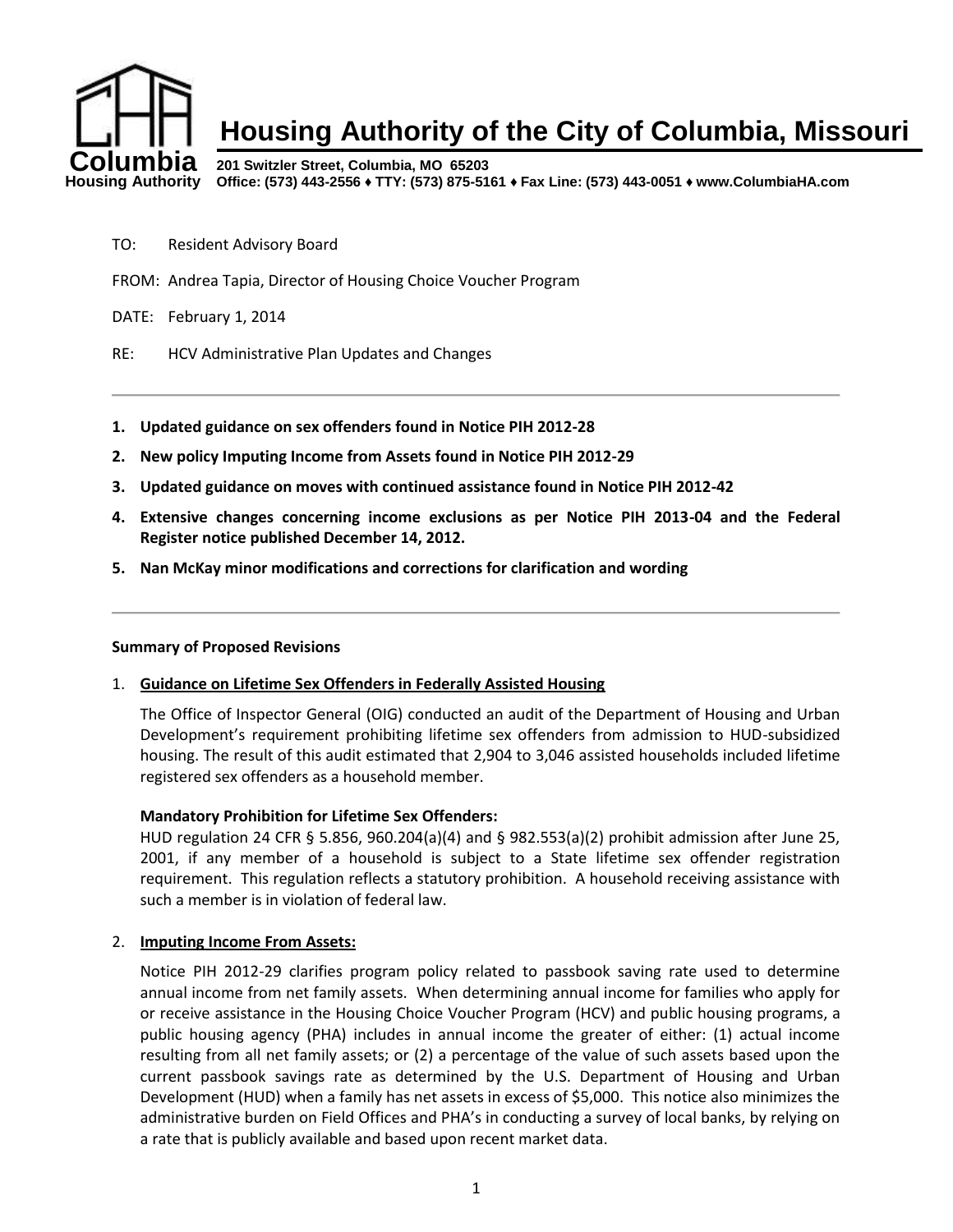# 3. **Guidance On Moves With Continued Assistance:**

One of the key features of the Housing Choice Voucher (HCV) program is the mobility of the assistance. 24 CFR 982.353 states that housing choice voucher participants may choose a unit that meets program requirements anywhere in the United States, provided that a PHA administering the tenant-based program has jurisdiction over the area in which the unit is located. Moves with continued assistance can occur both inside and outside of the initial PHA's jurisdiction.

## 4. **Changes To Income Exclusions:**

In an effort to reduce administrative burdens on PHAs, HUD is providing guidance, and clarification on the requirements to verify income that is excluded from the determination of annual income.

# 5. **Nan McKay Minor Modifications And Corrections:**

Language has been revised throughout for clarity and citations have been updated and checked for accuracy.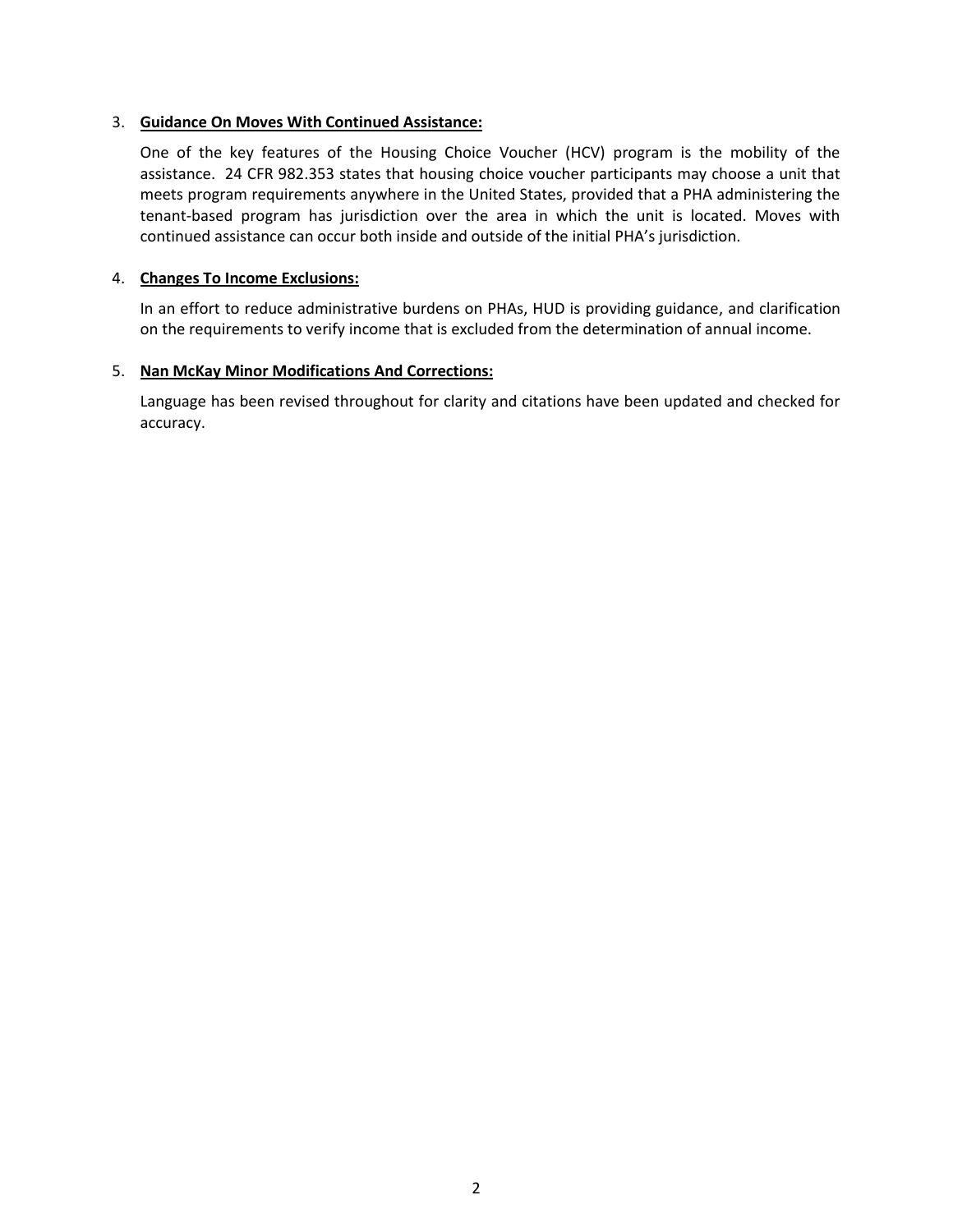**Lifetime Sex Offenders**

**Notice PIH 2012-28**

### **Current Policy**

Lifetime Registered Sex Offender section added.

#### **Revised Policy:**

Lifetime Registered Sex Offenders [Notice PIH 2012-28]

Should a PHA discover that a member of an assisted household was subject to a lifetime registration requirement at admission and was erroneously admitted after June 25, 2001, the PHA must immediately terminate assistance for the household member.

In this situation, the PHA must offer the family the opportunity to remove the ineligible family member from the household. If the family is unwilling to remove that individual from the household, the PHA must terminate assistance for the household.

#### **Recommended Procedures:**

**Admission**- PHAs are encouraged to use the Dru Sjodin National Sex Offender Database [\(http://www.nsopw.gov\)](http://www.nsopw.gov/), an online, searchable database hosted by the Department of Justice, which combines the data from individual state sex offender registries and /or other available national, state, or local resources. In addition to screening adult members of the applicant's household, HUD recommends criminal background screening include juvenile members of the applicant's household, to the extent allowed by state and local law.

**Annual Recertification/Reexamination-** HUD recommends during annual recertification or reexamination, PHAs ask whether the tenant or any member of the tenant's household is subject to a State lifetime sex offender registration program in any state. PHAs should verify this information using the Dru Sjodin National Sex Offender Database and/or other official federal, state and local resources and document this information in the same manner as admission.

If the recertification screening reveals the tenant has falsified information or otherwise failed to disclose criminal history on his/her application and or/recertification forms, the PHA should pursue eviction or termination of assistance.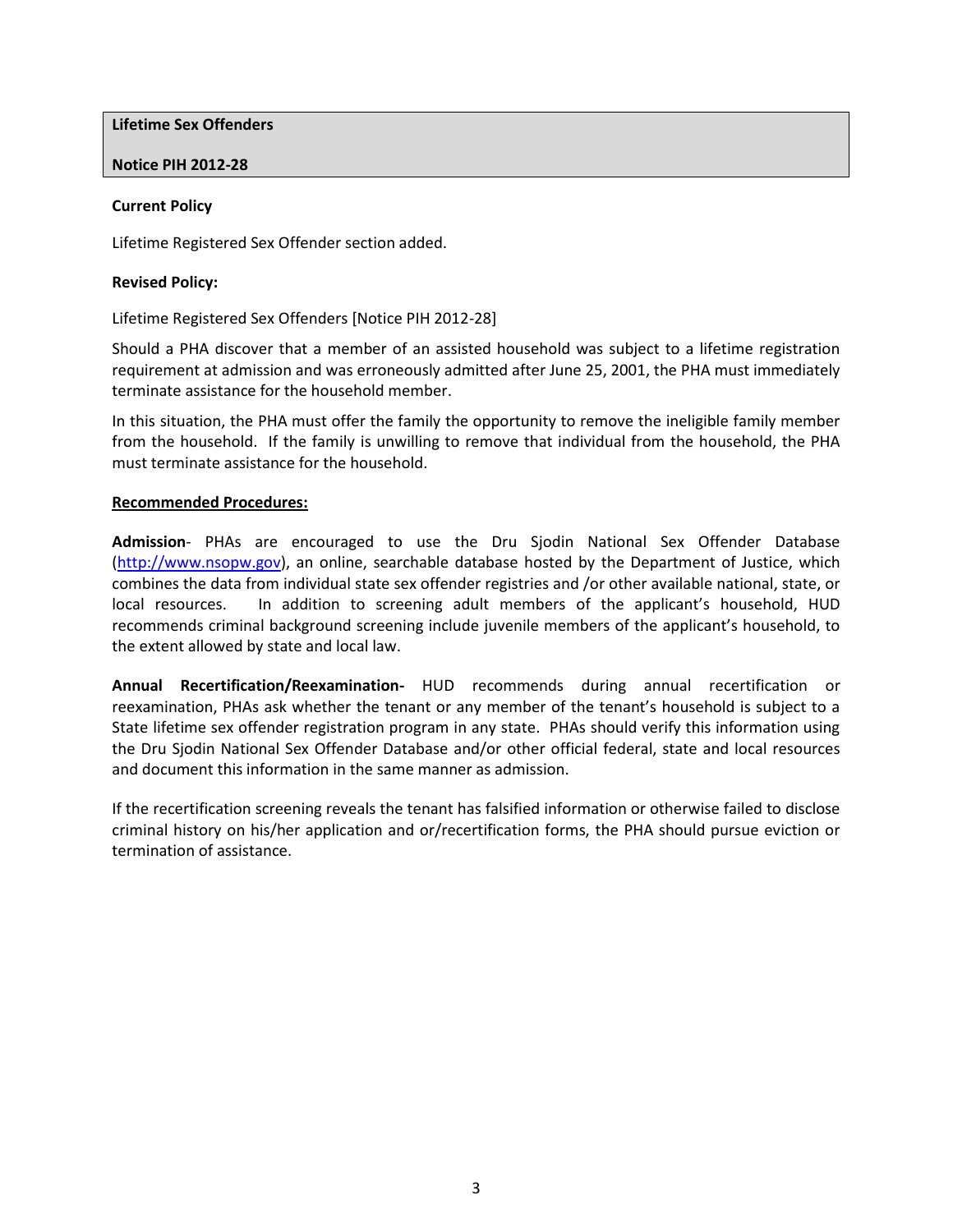**Imputing Income from Assets**

### **Notice PIH 2012-29**

### **Current Policy**

## **6-I.G Imputing Income From Assets [24 CFR 5.609(b)(3) Notice PIH 2012-29]**

When net family assets are \$5,000 or less, the PHA will include in annual income the actual income anticipated to be derived from the assets. When the family has net family assets in excess of \$5,000, the PHA will include in annual income the greater of (1) the actual income derived from the assets or (2) the imputed income. Imputed income from assets is calculated by multiplying the total cash value of all family assets by the current HUD-established passbook savings rate.

### **Policy Revision**

When net family assets are \$5,000 or less, the PHA will include in annual income the actual income anticipated to be derived from the assets. When the family has net family assets in excess of \$5,000, the PHA will include in annual income the greater of (1) the actual income derived from the assets or (2) the imputed income. Imputed income from assets is calculated by multiplying the total cash value of all family assets by the current HUD-established passbook savings rate.

When net family assets are \$5,000 or less, the PHA will include in annual income the actual income anticipated to be derived from the assets. When the family has net family assets in excess of \$5,000, the PHA will include in annual income the greater of (1) the actual income derived from the assets or (2) the imputed income. Imputed income from assets is calculated by multiplying the total cash value of all family assets by an average passbook savings rate as determined by the PHA.

The HUD field office no longer provides an interest rate for imputed asset income. The "safe harbor" is now for the PHA to establish a passbook rate within 0.75 percent of a national average.

# **Recommended Procedures:**

**Safe Harbor Definition**: For areas and issues in which the PHAs have discretion to make policy, HUD recommends that those policies and procedures be based on HUD guidance. Using HUD guidance creates a "safe harbor" for PHAs because HUD has determined that the guidance is consistent with applicable requirements. The PHA may establish its own passbook rate that the PHA will apply in calculating imputed assets from income. The PHA should review the passbook annually to determine that it is within the safe harbor range.

The PHA will review the passbook rate annually, in December of each year. The rate will not be adjusted unless the current PHA rate is no longer within 0.75 percent of the national rate, the passbook rate will be set at the current national rate. Changes to the passbook rate will take effect on March 1<sup>st</sup> same date as the utility allowance changes.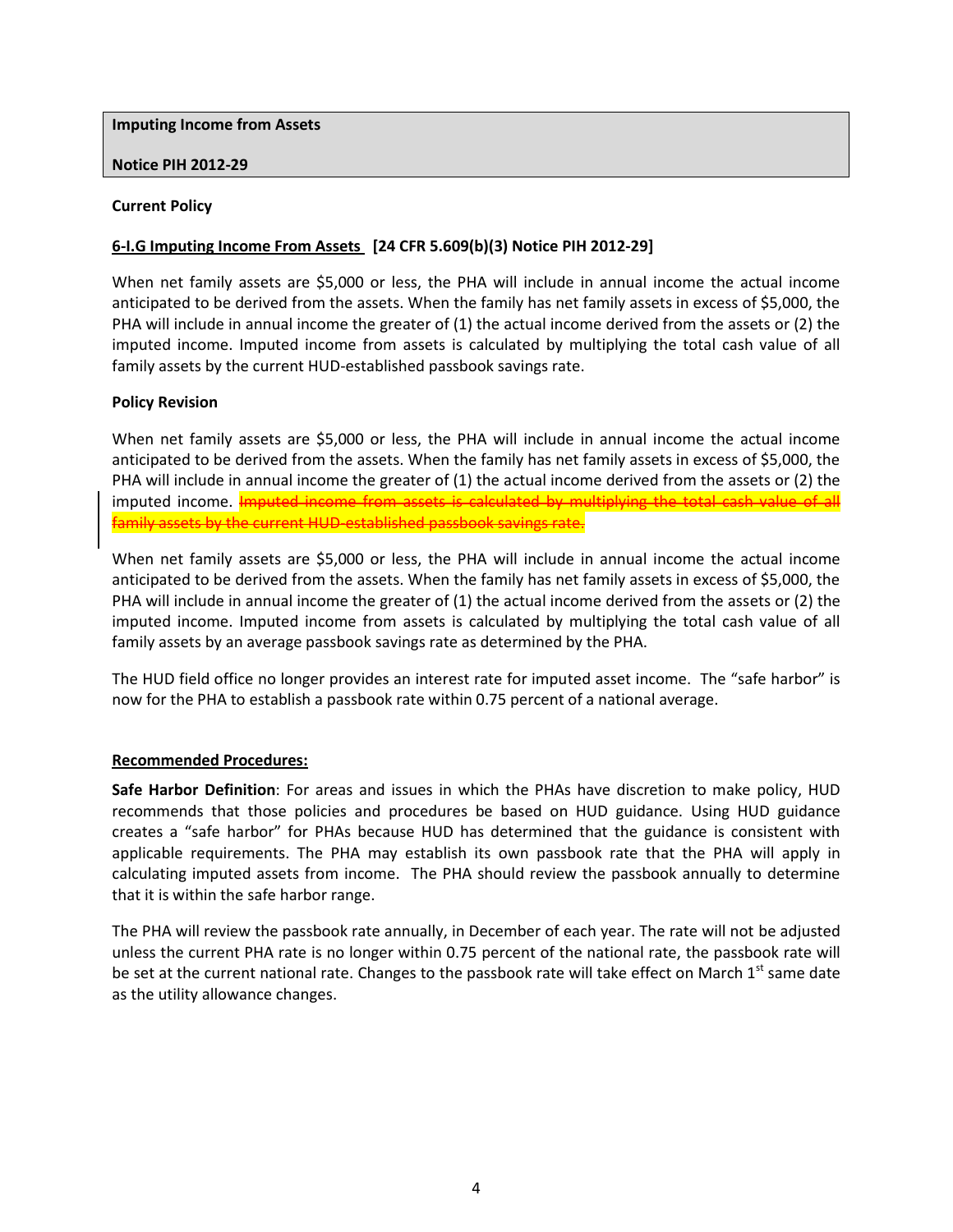**Moves with Continued Assistance**

### **Notice PIH 2012-42**

### **Current Policy**

### **PHA Policy**

### **Restrictions on Elective Moves [24 CFR 982.314(c)]**

HUD regulations permit the PHA to prohibit any elective move by a participant family during the family's initial lease term. They also permit the PHA to prohibit more than one elective move by a participant family during any 12-month period. However, such prohibitions, if adopted, do not apply when the family member or a member of the family is or has been a victim of domestic violence, dating violence, or stalking and the move is needed to protect the health or safety of the family or family member. (For the policy on documentation of abuse, see section 10-I.A.)

### **PHA Policy**

The PHA will deny a family permission to make an elective move during the family's initial lease term. This policy applies to moves within the PHA's jurisdiction or outside it under portability.

The PHA will also deny a family permission to make more than one elective move during any 12-month period. This policy applies to all assisted families residing in the PHA's jurisdiction.

The PHA may consider exceptions to these policies for the following reasons: to protect the health or safety of a family member (e.g., lead-based paint hazards, domestic violence, witness protection programs), to accommodate a change in family circumstances (e.g., new employment, school attendance in a distant area), or to address an emergency situation over which a family has no control.

In addition, the PHA may allow exceptions to these policies for purposes of reasonable accommodation of a family member who is a person with disabilities (see Chapter 2).

#### **Policy Revision:**

# **Restrictions on Elective Moves [24 CFR 982.314(c)]**

HUD regulations permit the PHA to prohibit any elective move by a participant family during the family's initial lease term. They also permit the PHA to prohibit more than one elective move by a participant family during any 12-month period. However, such prohibitions, if adopted, do not apply when the family member or a member of the family is or has been a victim of domestic violence, dating violence, or stalking and the move is needed to protect the health or safety of the family or family member. (For the policy on documentation of abuse, see section 10-I.A.) In addition, the PHA may not establish a policy permitting moves only at reexaminations [Notice PIH 2012-42].

#### **Recommended Procedures**

#### **10-II.A. OVERVIEW**

Within the limitations of the regulations and this plan, a participant family or an applicant family that has been issued a voucher has the right to use tenant-based voucher assistance to lease a unit anywhere in the United States providing that the unit is located within the jurisdiction of a PHA administering a tenant-based voucher program [24 CFR 982.353(b)]. The process by which a family obtains a voucher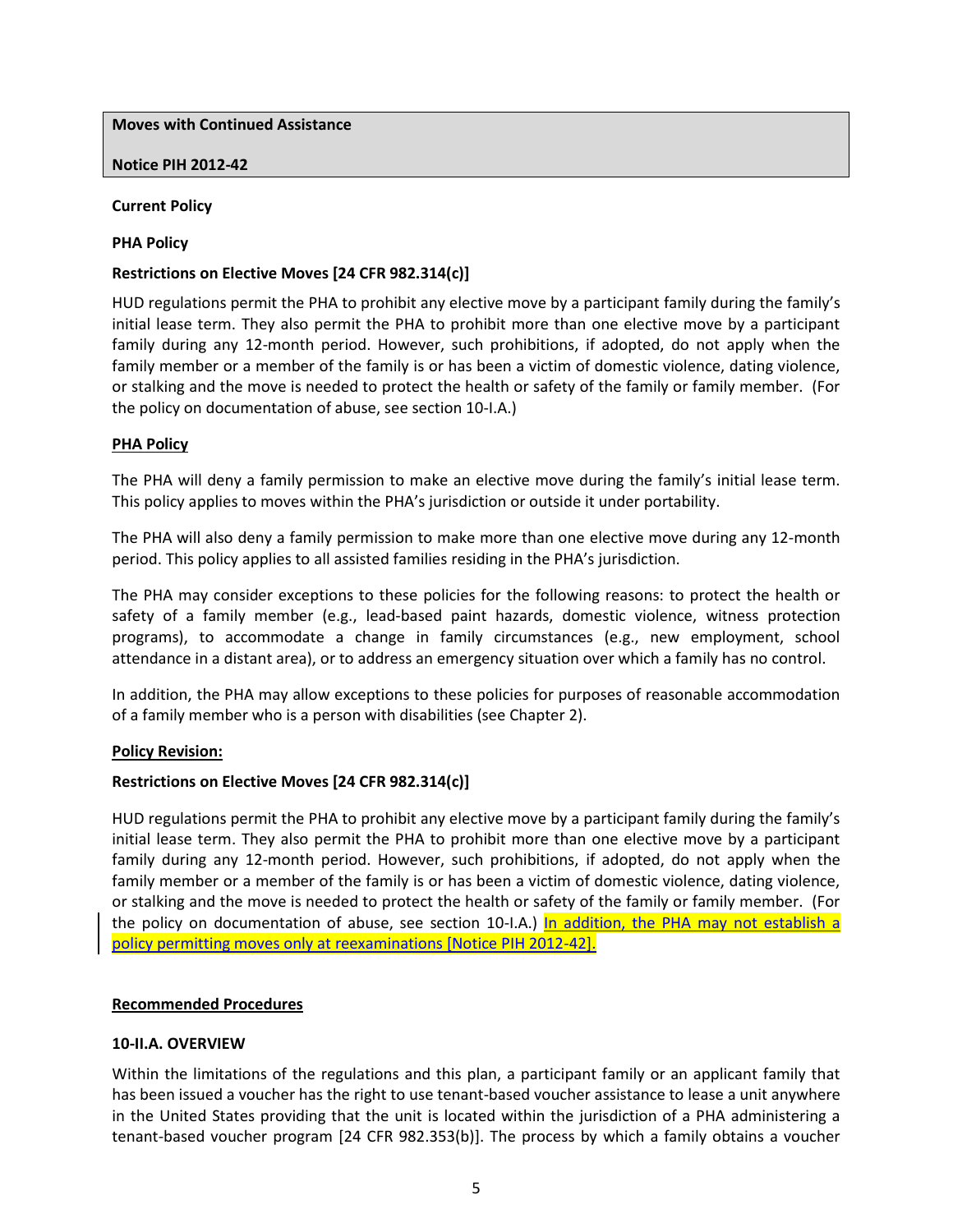from one PHA and uses it to lease a unit in the jurisdiction of another PHA is known as portability. The PHA that issues the voucher is called the **initial PHA.** The PHA that has jurisdiction in the area to which the family wants to move is called the **receiving PHA.**

The receiving PHA has the option of administering the family's voucher for the initial PHA or absorbing the family into its own program. Under the first option, the receiving PHA provides all housing services for the family and bills the initial PHA for the family's housing assistance payments and the fees for administering the family's voucher. Under the second option, the receiving PHA pays for the family's assistance with its own program funds, and the initial PHA has no further relationship with the family. The initial PHA must contact the receiving PHA via email or other confirmed delivery method to determine whether the receiving PHA will administer or absorb the initial PHA's voucher. Based on the receiving PHA's response, the initial PHA must determine whether they will approve or deny the portability request [Notice PIH 2012-42].

PHA's commonly act as both the initial and receiving PHA because families may move into or out of their jurisdiction under portability. Each role involves different responsibilities. The PHA will follow the rules and policies in section 10-II.B when it is acting as the initial PHA for a family. It will follow the rules and policies in section 10-II.C when it is acting as the receiving PHA for a family.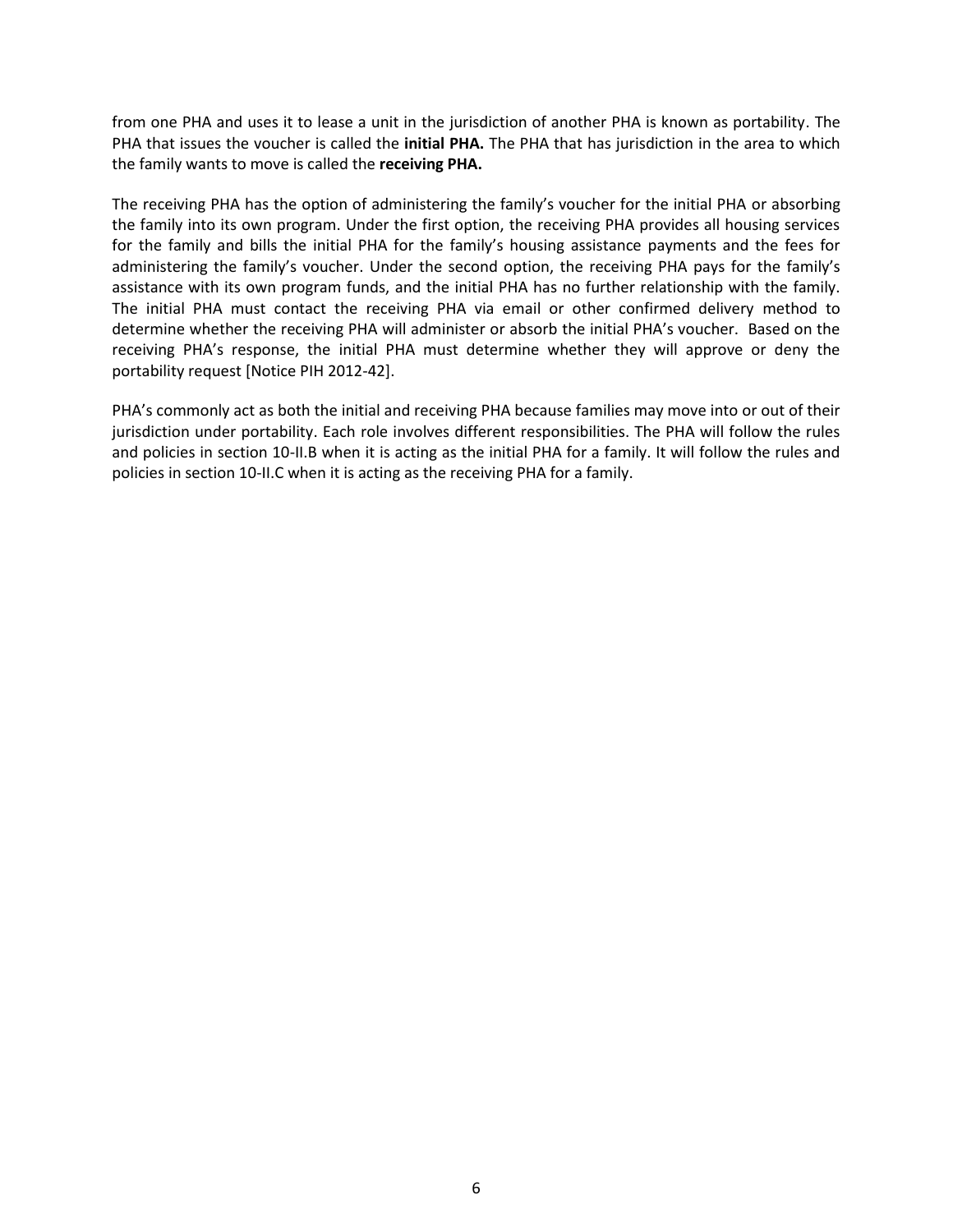**Verification of Excluded Income**

## **PIH 2013-04**

## **Current Policy:**

## **EXHIBIT 6-2: ANNUAL INCOME EXCLUSIONS**

**CFR 5.609***(c) Annual income does not include the following:*

(1) Income from employment of children (including foster children) under the age of 18 years;

(2) Payments received for the care of foster children or foster adults (usually persons with disabilities, unrelated to the tenant family, who are unable to live alone);

(3) Lump-sum additions to family assets, such as inheritances, insurance payments (including payments under health and accident insurance and worker's compensation), capital gains and settlement for personal or property losses (except as provided in paragraph (b)(5) of this section);

(4) Amounts received by the family that are specifically for, or in reimbursement of, the cost of medical expenses for any family member;

(5) Income of a live-in aide, as defined in Sec. 5.403;

(6) The full amount of student financial assistance paid directly to the student or to the educational institution;

(7) The special pay to a family member serving in the Armed Forces who is exposed to hostile fire;

(8) (i) Amounts received under training programs funded by HUD; (ii) Amounts received by a person with a disability that are disregarded for a limited time for purposes of Supplemental Security Income eligibility and benefits because they are set aside for use under a Plan to Attain Self-Sufficiency (PASS);(iii) Amounts received by a participant in other publicly assisted programs which are specifically for or in reimbursement of out-of-pocket expenses incurred (special equipment, clothing, transportation, child care, etc.) and which are made solely to allow participation in a specific program;(iv) Amounts received under a resident service stipend. A resident service stipend is a modest amount (not to exceed \$200 per month) received by a resident for performing a service for the PHA or owner, on a part-time basis, that enhances the quality of life in the development. Such services may include, but are not limited to, fire patrol, hall monitoring, lawn maintenance, resident initiatives coordination, and serving as a member of the PHA's governing board. No resident may receive more than one such stipend during the same period of time;(v) Incremental earnings and benefits resulting to any family member from participation in qualifying State or local employment training programs (including training programs not affiliated with a local government) and training of a family member as resident management staff. Amounts excluded by this provision must be received under employment training programs with clearly defined goals and objectives, and are excluded only for the period during which the family member participates in the employment training program;

(9) Temporary, nonrecurring or sporadic income (including gifts);

(10) Reparation payments paid by a foreign government pursuant to claims filed under the laws of that government by persons who were persecuted during the Nazi era;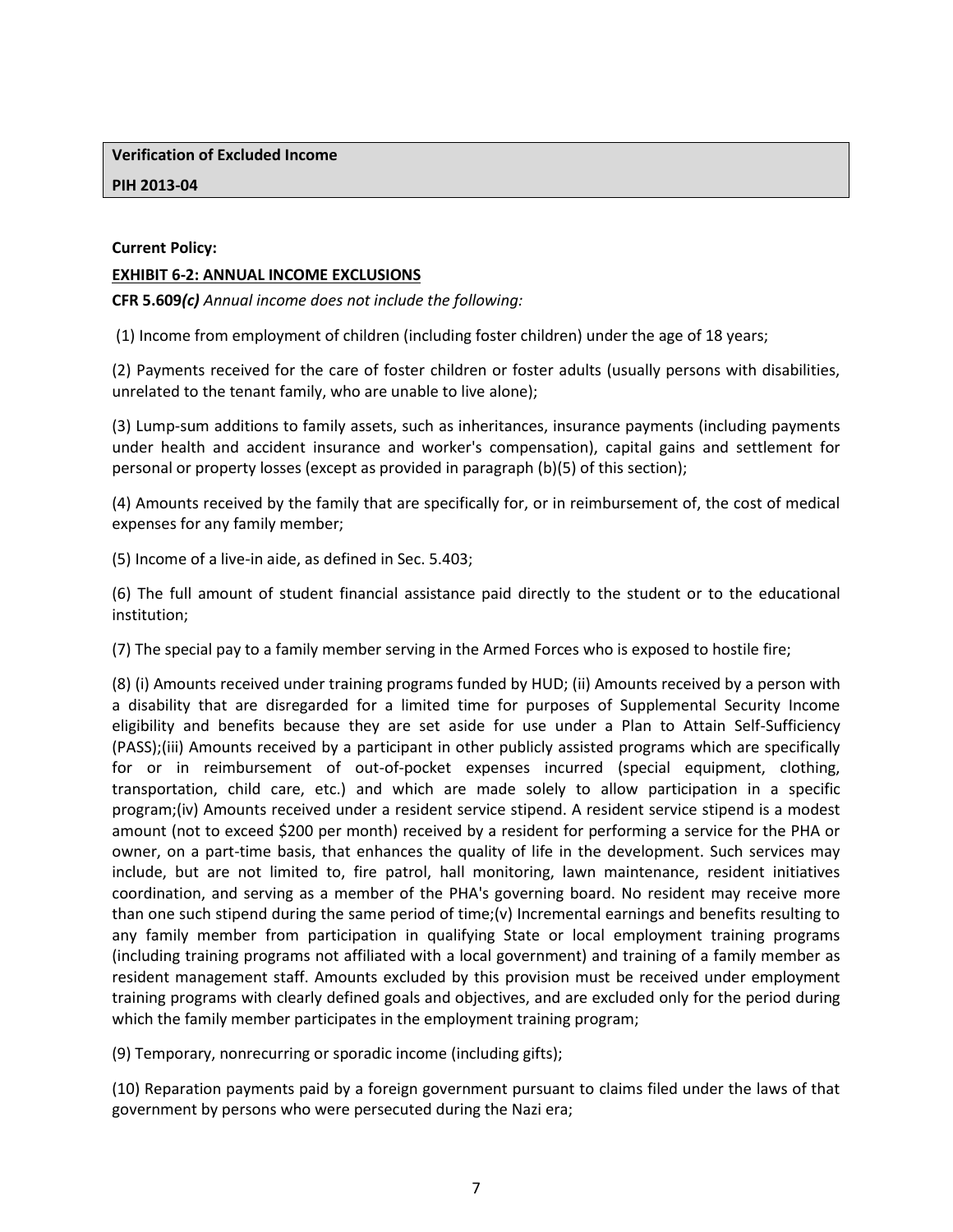(11) Earnings in excess of \$480 for each full-time student 18 years old or older (excluding the head of household and spouse);

(12) Adoption assistance payments in excess of \$480 per adopted child;

(13) [Reserved]

(14) Deferred periodic amounts from supplemental security income and social security benefits that are received in a lump sum amount or in prospective monthly amounts.

(15) Amounts received by the family in the form of refunds or rebates under State or local law for property taxes paid on the dwelling unit;

(16) Amounts paid by a State agency to a family with a member who has a developmental disability and is living at home to offset the cost of services and equipment needed to keep the developmentally disabled family member at home; or

(17) Amounts specifically excluded by any other Federal statute from consideration as income for purposes of determining eligibility or benefits under a category of assistance programs that includes assistance under any program to which the exclusions set forth in 24 CFR 5.609(c) apply. A notice will be published in the Federal Register and distributed to PHAs and housing owners identifying the benefits that qualify for this exclusion. Updates will be published and distributed when necessary. [See the following chart for a list of benefits that qualify for this exclusion.]

# **Sources of Income Excluded by Federal Statute from Consideration as Income for Purposes of Determining Eligibility or Benefits**

a) The value of the allotment provided to an eligible household under the Food Stamp Act of 1977 (7 U.S.C. 2017 (b));

b) Payments to Volunteers under the Domestic Volunteer Services Act of 1973 (42 U.S.C. 5044(g), 5058);

c) Payments received under the Alaska Native Claims Settlement Act (43 U.S.C. 1626(c));

d) Income derived from certain submarginal land of the United States that is held in trust for certain Indian tribes (25 U.S.C. 459e);

e) Payments or allowances made under the Department of Health and Human Services' Low-Income Home Energy Assistance Program (42 U.S.C. 8624(f));

f) Payments received under programs funded in whole or in part under the Job Training Partnership Act (29 U.S.C. 1552(b); (effective July 1, 2000, references to Job Training Partnership Act shall be deemed to refer to the corresponding provision of the Workforce Investment Act of 1998 (29 U.S.C. 2931);

g) Income derived from the disposition of funds to the Grand River Band of Ottawa Indians (Pub.L- 94- 540, 90 Stat. 2503-04);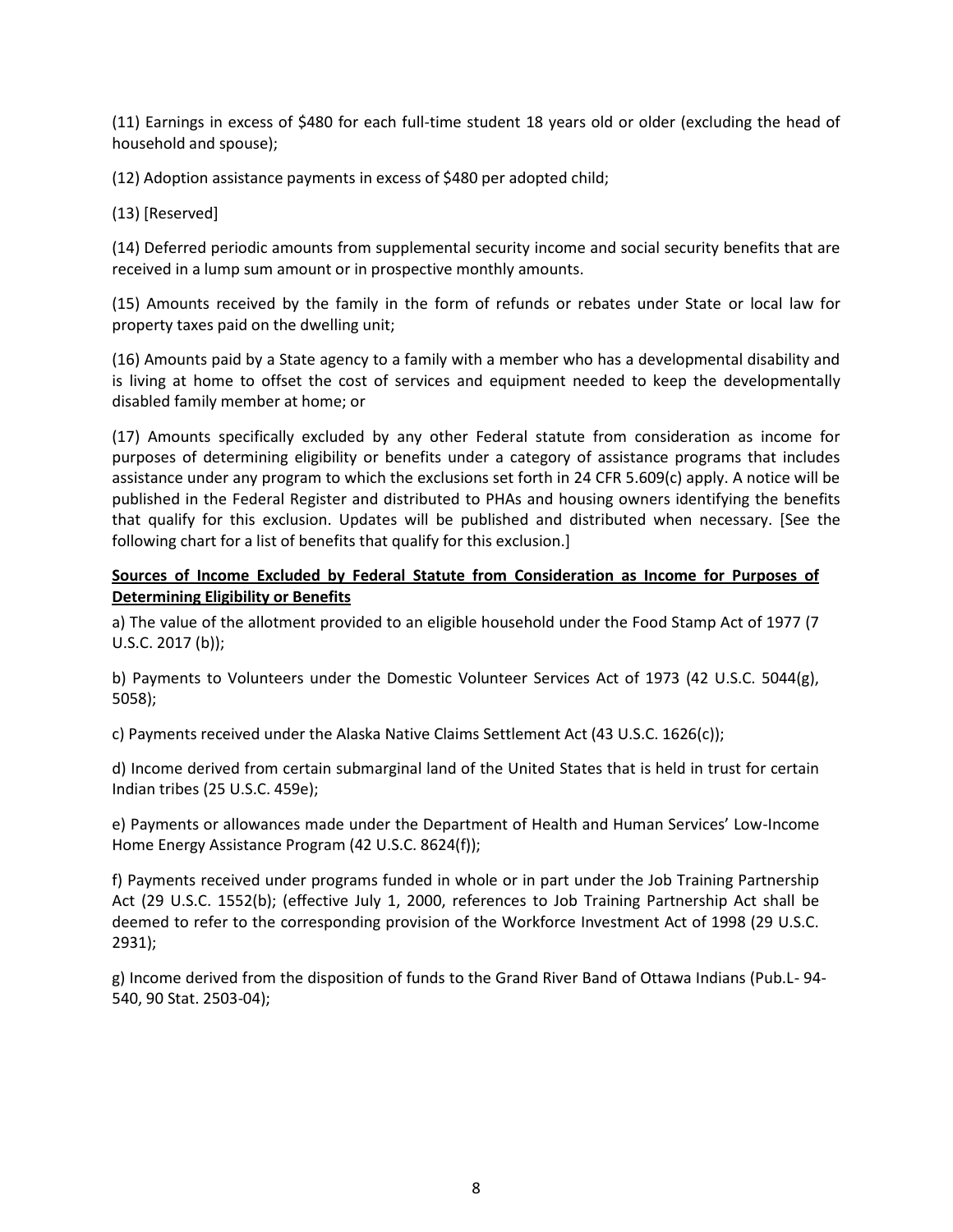h) The first \$2000 of per capita shares received from judgment funds awarded by the Indian Claims Commission or the U. S. Claims Court, the interests of individual Indians in trust or restricted lands, including the first \$2000 per year of income received by individual Indians from funds derived from interests held in such trust or restricted lands (25 U.S.C. 1407-1408);

i) Amounts of scholarships funded under title IV of the Higher Education Act of 1965, including awards under federal work-study program or under the Bureau of Indian Affairs student assistance programs (20 U.S.C. 1087uu);

j) Payments received from programs funded under Title V of the Older Americans Act of 1985 (42 U.S.C. 3056(f));

k) Payments received on or after January 1, 1989, from the Agent Orange Settlement Fund or any other fund established pursuant to the settlement in In Re Agent-product liability litigation, M.D.L. No. 381 (E.D.N.Y.);

l) Payments received under the Maine Indian Claims Settlement Act of 1980 (25 U.S.C. 1721);

m) The value of any child care provided or arranged (or any amount received as payment for such care or reimbursement for costs incurred for such care) under the Child Care and Development Block Grant Act of 1990 (42 U.S.C. 9858q);

n) Earned income tax credit (EITC) refund payments received on or after January 1, 1991 (26 U.S.C. 32(j));

o) Payments by the Indian Claims Commission to the Confederated Tribes and Bands of Yakima Indian Nation or the Apache Tribe of Mescalero Reservation (Pub. L. 95-433);

p) Allowances, earnings and payments to AmeriCorps participants under the National and Community Service Act of 1990 (42 U.S.C. 12637(d));

q) Any allowance paid under the provisions of 38 U.S.C. 1805 to a child suffering from spina bifida who is the child of a Vietnam veteran (38 U.S.C. 1805);

r) Any amount of crime victim compensation (under the Victims of Crime Act) received through crime victim assistance (or payment or reimbursement of the cost of such assistance) as determined under the Victims of Crime Act because of the commission of a crime against the applicant under the Victims of Crime Act (42 U.S.C. 10602); and

s) Allowances, earnings and payments to individuals participating in programs under the Workforce Investment Act of 1998 (29 U.S.C. 2931).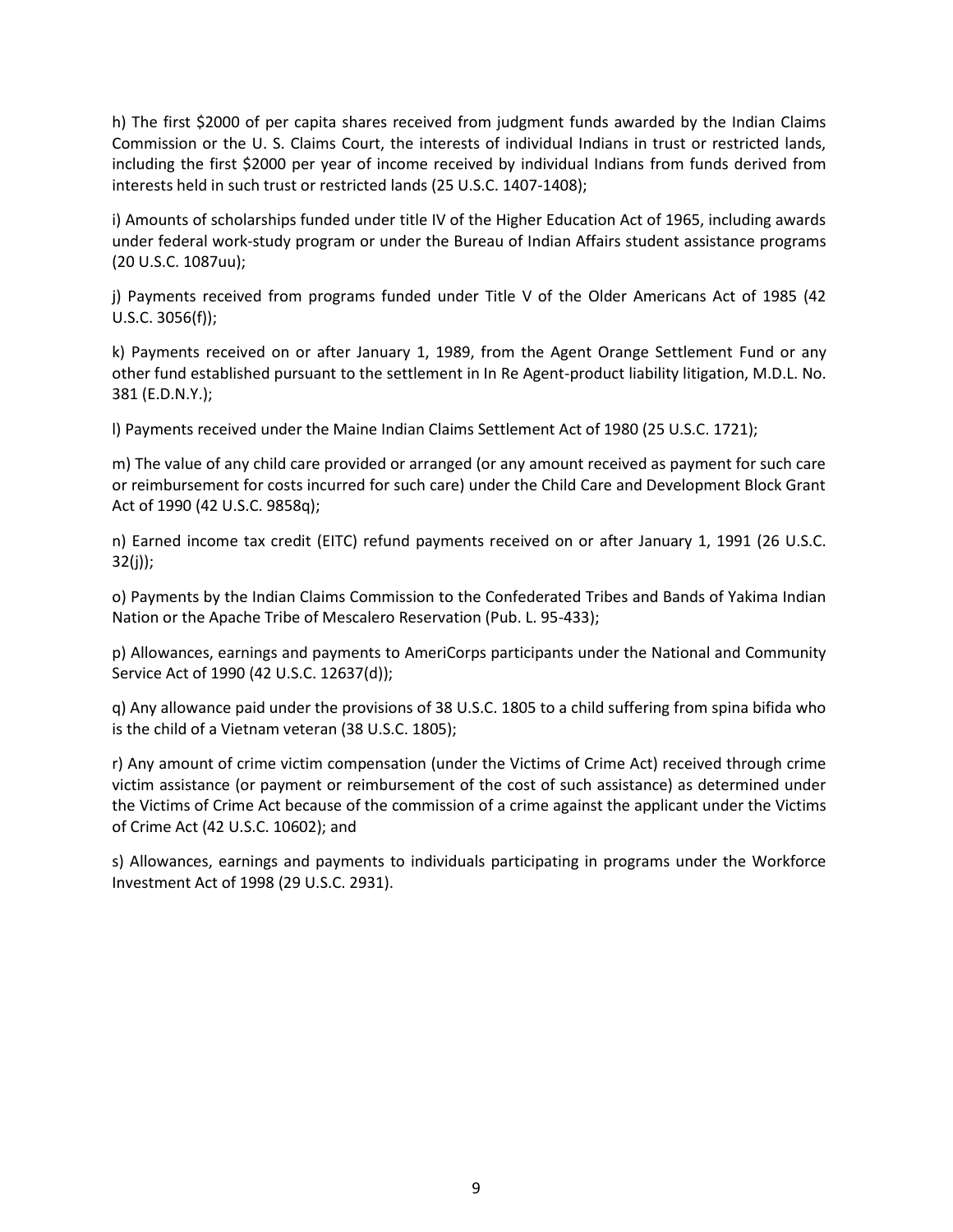## **Revised Policy:**

#### **6-I.M. ADDITIONAL EXCLUSIONS FROM ANNUAL INCOME**

Other exclusions contained in 24 CFR 5.609(c) and updated by FR Notice  $12/14/12$  that have not been discussed earlier in this chapter include the following:

- Reimbursement of medical expenses [24 CFR 5.609(c)(4)]
- Amounts received by participants in other publicly assisted programs which are specifically for or in reimbursement of out-of-pocket expenses incurred and which are made solely to allow participation in a specific program  $[24 \text{ CFR } 5.609(c)(8)(iii)]$
- Amounts received by a person with a disability that are disregarded for a limited time for purposes of Supplemental Security Income eligibility and benefits because they are set aside for use under a Plan to Attain Self-Sufficiency (PASS) [(24 CFR 5.609(c)(8)(ii)]
- Reparation payments paid by a foreign government pursuant to claims filed under the laws of that government by persons who were persecuted during the Nazi era [24 CFR 5.609(c)(10)]
- Adoption assistance payments in excess of \$480 per adopted child  $[24 \text{ CFR } 5.609(c)(12)]$
- **•** Refunds or rebates on property taxes paid on the dwelling unit  $[24 \text{ CFR } 5.609(c)(15)]$
- Amounts paid by a state agency to a family with a member who has a developmental disability and is living at home to offset the cost of services and equipment needed to keep the developmentally disabled family member at home [24 CFR 5.609(c)(16)]
- Amounts specifically excluded by any other federal statute [24 CFR 5.609(c) (17), FR Notice 12/14/12]. HUD publishes an updated list of these exclusions periodically. It includes:
	- (a) The value of the allotment provided to an eligible household under the Food Stamp Act of 1977 (7 U.S.C. 2017 (b))
	- (b) Benefits under Section 1780 of the School Lunch Act and Child Nutrition Act of 1966 including WIC
	- (c) Payments to Volunteers under the Domestic Volunteer Services Act of 1973 (42 U.S.C. 5044(g), 5058)
	- (d) Payments received under the Alaska Native Claims Settlement Act (43 U.S.C. 1626(c))
	- (e) Income derived from certain submarginal land of the United States that is held in trust for certain Indian tribes (25 U.S.C. 459e)
	- (f) Payments or allowances made under the Department of Health and Human Services' Low-Income Home Energy Assistance Program (42 U.S.C. 8624(f))
	- g) Payments received under programs funded in whole or in part under the Workforce Investment Act of 1998 (29 U.S. C. 2931)
	- (h) Deferred disability benefits from the Department of Veterans Affairs, whether received as a lump sum or in monthly prospective amounts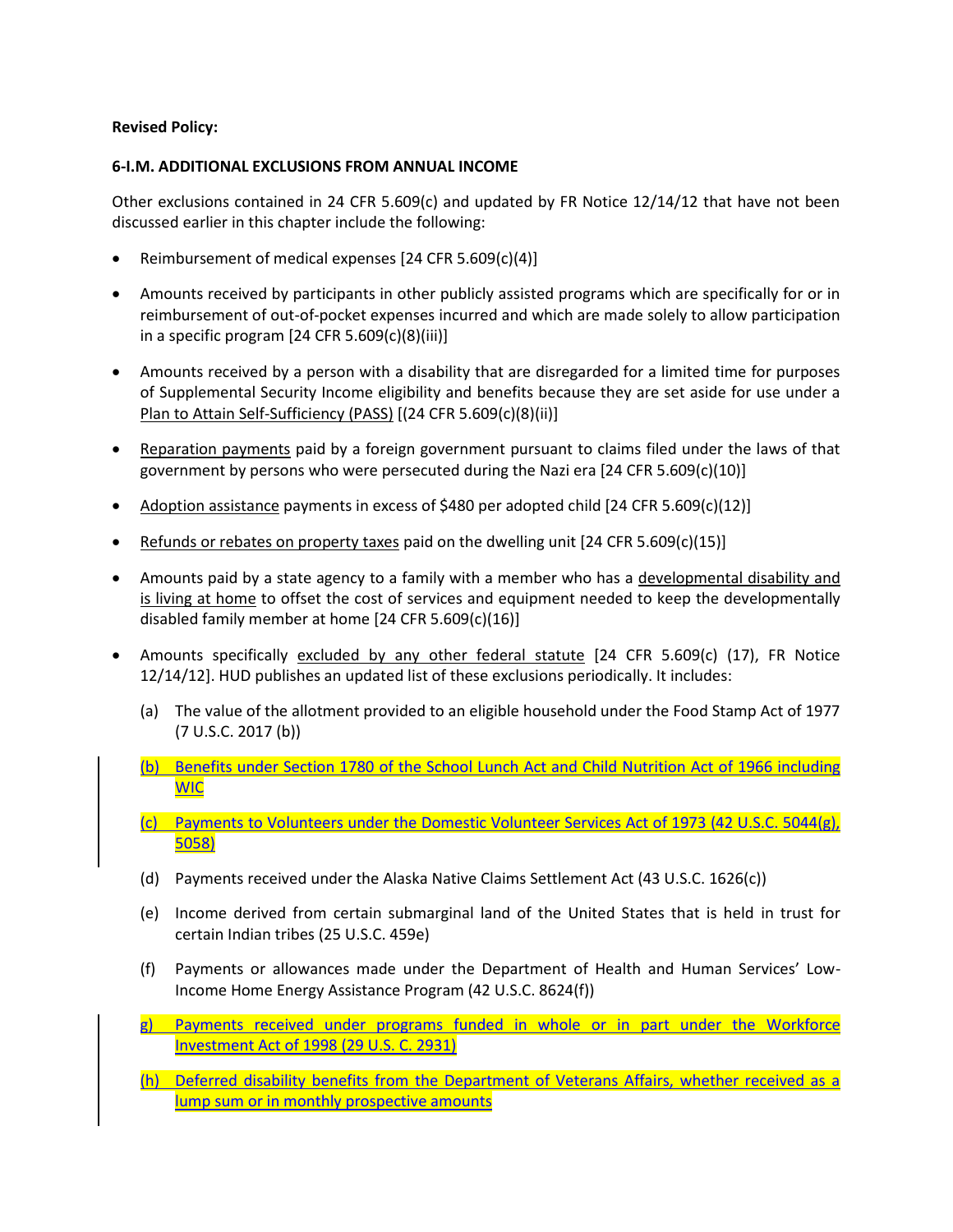- (i) Income derived from the disposition of funds to the Grand River Band of Ottawa Indians (Pub. L. 94-540, 90 Stat. 2503-04)
- (j) Payments, funds, or distributions authorized, established, or directed by the Seneca Nation Settlement Act of 1990 (25 U.S.C. 1774f (b))
- (k) A lump sum or periodic payment received by an individual Indian pursuant to the Class Action Settlement Agreement in the United States District Court case entitled Elouise Cobell et al. v. Ken Salazar et al
- (l) The first \$2,000 of per capita shares received from judgment funds awarded by the Indian Claims Commission or the U. S. Claims Court, the interests of individual Indians in trust or restricted lands, including the first \$2,000 per year of income received by individual Indians from funds derived from interests held in such trust or restricted lands (25 U.S.C. 1407-1408)
- (m) Benefits under the Indian Veterans Housing Opportunity Act of 2010 (only applies to Native American housing programs)
- (n) Payments received from programs funded under Title V of the Older Americans Act of 1985 (42 U.S.C. 3056(f))
- (o) Payments received on or after January 1, 1989, from the Agent Orange Settlement Fund or any other fund established pursuant to the settlement in *In Re Agent*-product liability litigation, M.D.L. No. 381 (E.D.N.Y.)
- (p) Payments received under the Maine Indian Claims Settlement Act of 1980 (25 U.S.C. 1721)
- (q) The value of any child care provided or arranged (or any amount received as payment for such care or reimbursement for costs incurred for such care) under the Child Care and Development Block Grant Act of 1990 (42 U.S.C. 9858q)
- (r) Earned income tax credit (EITC) refund payments received on or after January 1, 1991 (26 U.S.C. 32(j))
- (s) Payments by the Indian Claims Commission to the Confederated Tribes and Bands of Yakima Indian Nation or the Apache Tribe of Mescalero Reservation (Pub. L. 95-433)
- (t) Allowances, earnings and payments to AmeriCorps participants under the National and Community Service Act of 1990 (42 U.S.C. 12637(d))
- (u) Amounts of scholarships funded under the Title IV of the Higher Education Act of 1965j, including awards under federal work -study programs or under the Bureau of Indian Affairs student assistance programs (20 U.S.C. 1087 uu). For Section 8 programs, the exception found in §237 of Public Law 109-249 applies and requires that the amount of financial assistance in excess of tuition and mandatory fees shall be considered income in accordance with the provisions codified at 24 CFR 5.609 (b)(9), except for those persons with disabilities as defined by 42 U.S.C. 1437a(b)(3)(E) (Pub.L. 109-249) (See Section 6-I.L. for exceptions.)
- (v) Any amount of crime victim compensation (under the Victims of Crime Act) received through crime victim assistance (or payment or reimbursement of the cost of such assistance) as determined under the Victims of Crime Act because of the commission of a crime against the applicant under the Victims of Crime Act (42 U.S.C. 10602).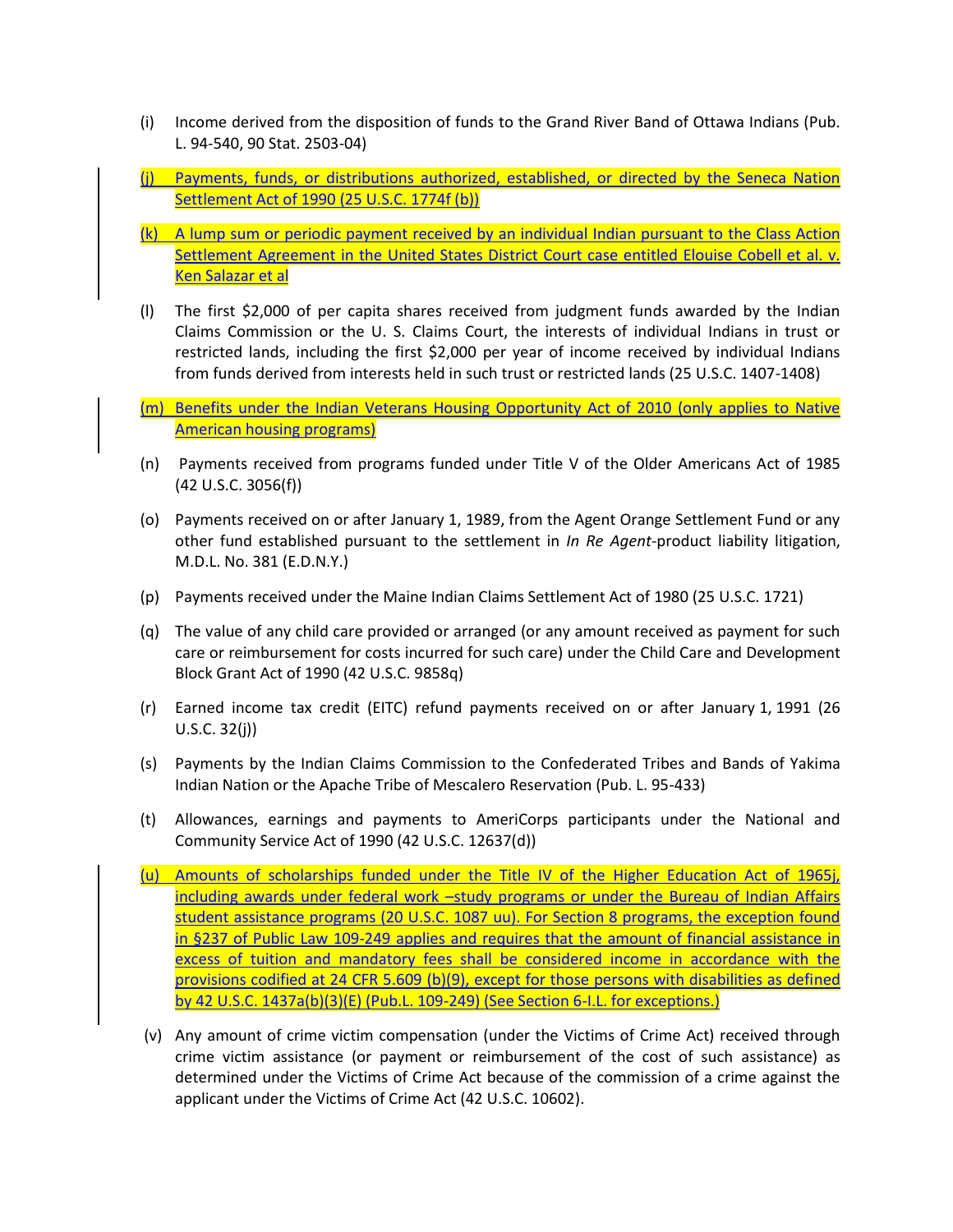# **Recommended Procedures:**

# **Fully Excluded Income:**

Income that is fully excluded means the entire amount qualifies to be excluded from the annual income determination. For fully excluded income, the PHA is not required to:

- Verify the income in accordance with the HUD- prescribed verification hierarchy;
- Document in the tenant file why third party verification was not available as required by 24 CFR 960.259(c)(i) and 24 CFR982.516(a)(2); and
- Report the income in Section 7 of the form HUD-50058.

PHAs may accept an applicant or participant's self-certification as verification of fully excluded income. The PHA's application and reexamination documentation, which is signed by all adult family members, may serve as the self-certification of the fully excluded income. PHAs have the option of elevating the verification requirements if necessary, to determine if a source of income qualifies for a full exclusion.

Examples of common fully excluded income categories that are verifiable through applicant or participant self-certification are:

- Supplemental Nutrition Assistance Program (SNAP) benefits, formerly known as food stamps.
- Income from a live-in aide.

For a complete list of income exclusions, see 24 CFR 5.609(c).

# **Partially Excluded Income:**

Income that is partially excluded means that only a certain portion of the income reported by the family qualifies to be excluded, while the remainder must be included when determining the family's annual income. For partially excluded income, PHAs are required to:

- Comply with HUD-prescribed verification requirements and all applicable regulations pertaining to the determination of annual income; and
- Report the income in Section 7 of the form HUD-50058.

The Department of Veterans Affairs "Aid and Attendance" benefits – in accordance with 24 CFR

5.609(c)(4), these benefits may be excluded from income if they are used "specifically for, or in reimbursement of, the cost of medical expenses for any family member." Live-in or Periodic medical assistance and services of doctors and health care professionals are among the services that may be counted as medical expenses. The PHA must verify the amount provided for aid and attendance medical expenses and the amount actually being used by the veteran for such expenses. Any portion of the benefit not used for such expenses would continue to be counted as income by the PHA when determining the family's annual income.

Earnings in excess of \$480 for full-time students 18 years old or older (24 CFR 5.609(c)(11) – in order to determine the amount of earnings to include in the calculation of the family's annual income, the PHA must verify the amount of employment income for these family members.

For a complete list of income exclusions, see 24 CFR 5.609(c).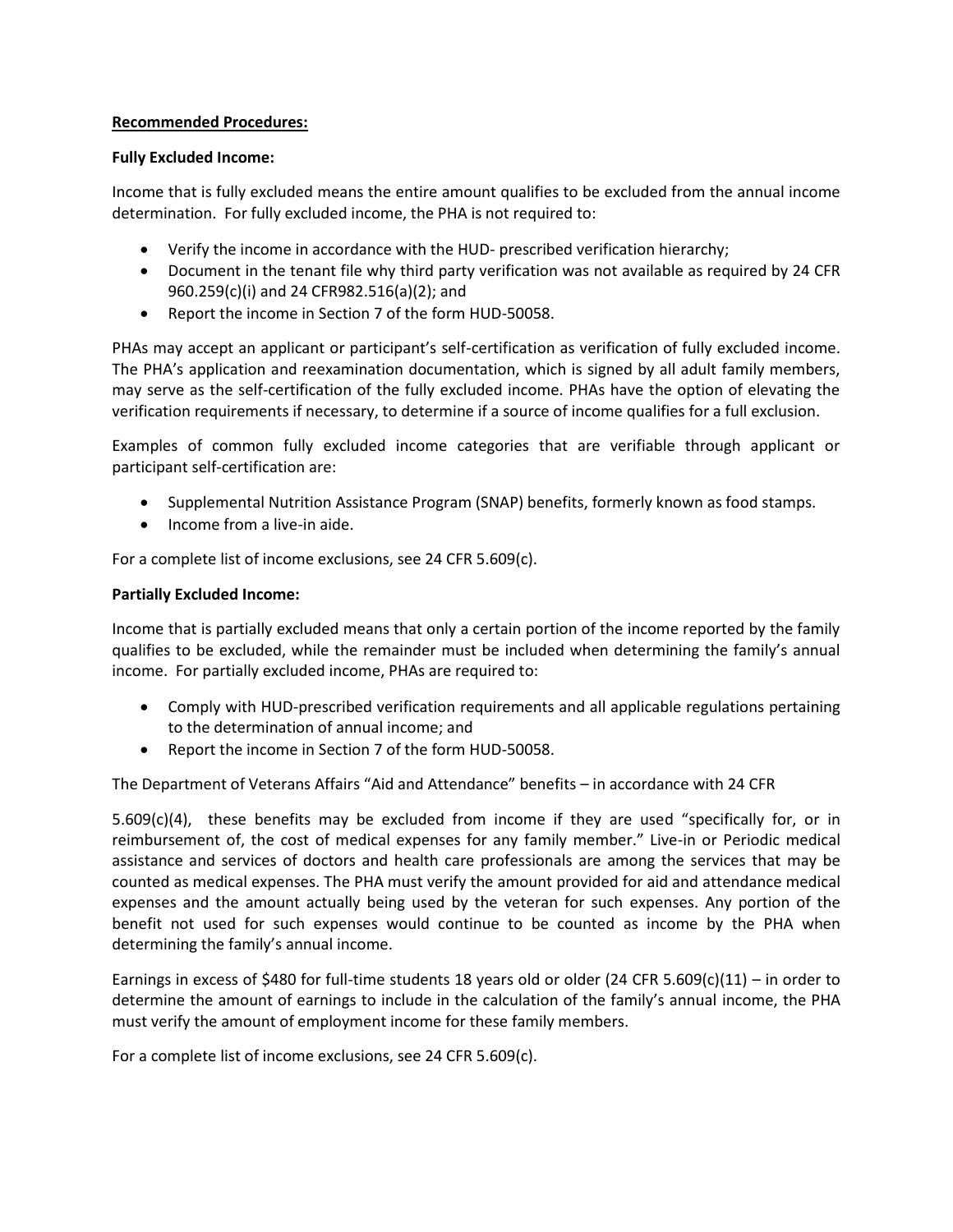| Revision Instructions - 4/1/13 Revision to Model Administrative Plan |                                         |                                                                                                                                                                                                                      |  |
|----------------------------------------------------------------------|-----------------------------------------|----------------------------------------------------------------------------------------------------------------------------------------------------------------------------------------------------------------------|--|
| <b>Remove Pages</b>                                                  | <b>Insert Pages</b>                     | <b>Changes Made in Admin Plan</b>                                                                                                                                                                                    |  |
|                                                                      | Addendum 2013-03<br>$(A-1)$ thru $A-4)$ | Added a new Addendum file which addresses HUD Notice<br>PIH 2013-03. (This file was released early and previously<br>dated 3-1-13.)                                                                                  |  |
| <b>Revision Page</b>                                                 | <b>Revision Page</b>                    | Added new revision date                                                                                                                                                                                              |  |
| TOC-1 thru TOC-30<br>(Entire TOC)                                    | TOC-1 thru TOC-30                       | <b>Updated TOC</b>                                                                                                                                                                                                   |  |
| Intro-i thru iv                                                      | Intro-i thru iv                         | Revised text on p. Intro-i, and updated Document and<br>Location table                                                                                                                                               |  |
| Entire Chapter 1                                                     | $1-1$ thru $1-16$                       | Revised for clarity: changed text or formatting on pp. 1-2,<br>1-3, 1-5, 1-7, 1-9, 1-10, 1-11, 1-13, and 1-15                                                                                                        |  |
| $2 - 3/4$                                                            | $2 - 3/4$                               | Revised for clarity: changed text on pp. 2-3, 2-4                                                                                                                                                                    |  |
| 2-7 thru 2-10                                                        | 2-7 thru 2-10                           | Revised for clarity: changed text throughout, including<br>changes in PHA Policy on p. 2-7                                                                                                                           |  |
| 3-1 thru 3-16                                                        | 3-1 thru 3-16                           | Revised for clarity: changed text on pp. 3-1, 3-3, 3-6, 3-7,<br>3-8, 3-9 (in PHA Policy), 3-10, 3-11, 3-12, 3-13,<br>3-15 (in PHA Policy)                                                                            |  |
| 3-21 thru 3-30                                                       | 3-21 thru 3-30                          | Revised for clarity and for Notice PIH 2012-28: changed text<br>on pp. 3-21, 3-23, 3-25 (added a new PHA Policy), 3-26 (in<br>PHA Policy), 3-27, 3-28 (in PHA Policy), and 3-29                                      |  |
| 4-1 thru 4-4                                                         | 4-1 thru 4-4                            | Changed text on pp. 4-1, 4-3 (in PHA Policy), and 4-4                                                                                                                                                                |  |
| $4 - 9/10$                                                           | $4 - 9/10$                              | Revised for clarity: changed text on pp. 4-9, 4-10 (in<br>PHA Policy)                                                                                                                                                |  |
| 4-13 thru 4-18                                                       | 4-13 thru 4-18                          | Revised for clarity: changed text on pp. 4-13, 4-14 (in PHA<br>Policy), 4-15, 4-16 (in PHA Policy), 4-17, 4-18                                                                                                       |  |
| 5-1 thru 5-8                                                         | 5-1 thru 5-8                            | Revised for clarity: changed text on pp. 5-1, 5-2 (in PHA<br>Policy), 5-3 (deleted obsolete policy), 5-5 (in PHA Policy),<br>5-6, 5-7 (in PHA Policy)                                                                |  |
| 5-11 thru 5-16                                                       | 5-11 thru 5-16                          | Revised for clarity: changed text on pp. 5-11, 5-14, 5-16 (in<br>PHA Policy)                                                                                                                                         |  |
| 6-5 thru 6-10                                                        | 6-5 thru 6-10                           | Revised for clarity: added text in the PHA Policy on p. 6-6,<br>changed text on p. 6-7, deleted text on pp. 6-8, 6-10                                                                                                |  |
| $6 - 13/14$                                                          | $6 - 13/14$                             | Revised for clarity: changed text on p. 6-14                                                                                                                                                                         |  |
| 6-17 thru 6-20                                                       | 6-17 thru 6-20                          | Added text on p. 6-17, changed text on p. 6-18 and added<br>new text and a new PHA Policy under "Imputing Income<br>from Assets" per Notice PIH 2012-29; changed text on p. 6-<br>19 and repaginated through p. 6-20 |  |
| 6-27 thru 6-38                                                       | 6-27 thru 6-38                          | Changed text on pp. 6-28, 6-30, 6-32, 6-33, 6-36, added text<br>to PHA Policy on p. 6-37 (per Federal Register 12/14/12)                                                                                             |  |
| $6 - 41/42$                                                          | $6 - 41/42$                             | Formatting change on p. 6-42                                                                                                                                                                                         |  |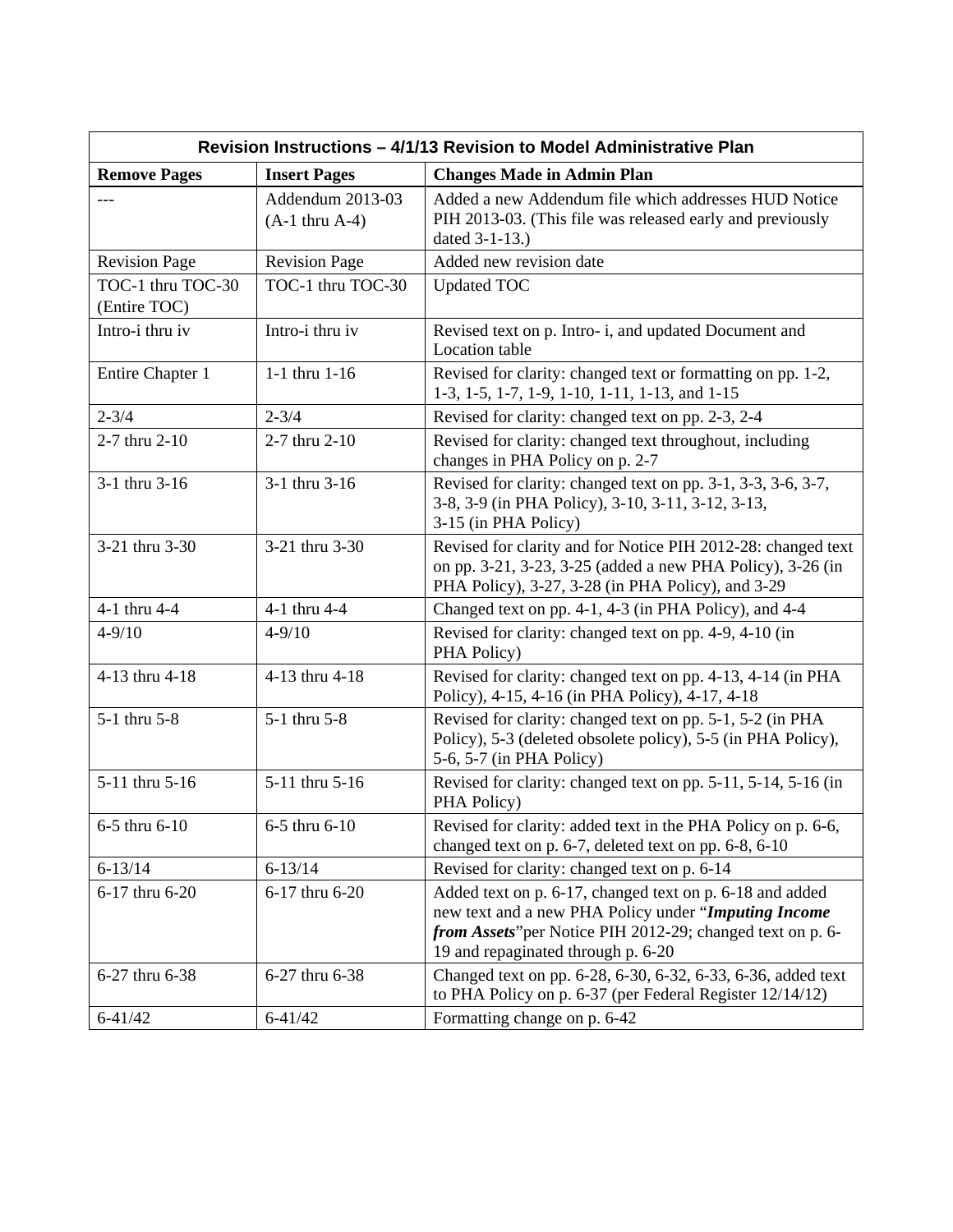| Revision Instructions - 4/1/13 Revision to Model Administrative Plan |                     |                                                                                                                                                                                                                                                                                                                                                                |  |
|----------------------------------------------------------------------|---------------------|----------------------------------------------------------------------------------------------------------------------------------------------------------------------------------------------------------------------------------------------------------------------------------------------------------------------------------------------------------------|--|
| <b>Remove Pages</b>                                                  | <b>Insert Pages</b> | <b>Changes Made in Admin Plan</b>                                                                                                                                                                                                                                                                                                                              |  |
| 6-61 thru 6-70                                                       | 6-61 thru 6-68      | Removed footnote on p. 6-62, deleted text on pp. 6-63 and<br>6-64 for "Sources of Income Excluded by Federal Statute<br>from Consideration as Income for Purposes of<br>Determining Eligibility or Benefits" since the updated text<br>is listed on pp. 6-32 and 6-33, repaginated through end<br>of chapter.                                                  |  |
| 7-1 thru 7-10                                                        | 7-1 thru 7-10       | Changed text on pp.7-1, 7-2, 7-3 (e in PHA Policy), 7-4,<br>deleted EIV Discrepancy Report on p. 7-5 and repaginated<br>thru p. 7-6, changed text on pp. 7-6 (in PHA Policy), 7-7,<br>7-9 (in PHA Policy), 7-10                                                                                                                                                |  |
| 7-13 thru 7-26                                                       | 7-13 thru 7-26      | Revised for clarity: changed text on pp.7-13 (in PHA<br>Policy), 7-15, 7-18, added new Wages subheading and PHA<br>Policy on p. 7-19, changed web links in PHA Policy on<br>p. 7-20, changed text on pp. 7-21 (in PHA Policy), 7-24 (in<br>PHA Policies) per Notice PIH 2013-04, and repaginated<br>from 7-23 thru 7-26                                        |  |
| 7-29 thru 7-32                                                       | 7-29 thru 7-32      | Changed text on pp.7-29 (in PHA Policy),<br>7-32 (in PHA Policy)                                                                                                                                                                                                                                                                                               |  |
| 8-1 thru 8-20                                                        | 8-1 thru 8-20       | Revised for clarity: changed text on pp. 8-1, 8-2, formatting<br>change on p.8-3, changed text on p. 8-4, formatting changes<br>on pp. 8-5 and 8-6, text changes on pp. 8-6 (in PHA Policy),<br>8-7, 8-9, 8-11 (in PHA Policy), 8-13, formatting changes on<br>p. 8-14, text change on p. 8-16 (in PHA Policy), Formatting<br>change on p. 8-17 and 8-18, 8-20 |  |
| 9-1 thru 9-4                                                         | 9-1 thru 9-4        | Revised for clarity: changed text on pp.9-2, and<br>9-4 (in PHA Policy)                                                                                                                                                                                                                                                                                        |  |
| 9-7 thru 9-14                                                        | 9-7 thru 9-14       | Revised for clarity: changed text on pp.9-7, 9-8, 9-9, 9-10,<br>9-12 (note change in PHA Policy), 9-13, 9-14                                                                                                                                                                                                                                                   |  |
| Entire Chapter 10                                                    | 10-1 thru 10-22     | Per Notice PIH 2012-42, changed text and/or PIH Notice<br>number on pp.10-1, 10-3, 10-4, 10-5, 10-7, 10-8 (in PHA<br>Policy), 10-9, 10-10 (in PHA Policy), 10-11 (in PHA<br>Policy), 10-12, 10-13, 10-15, 10-16, 10-17, 10-18, 10-19,<br>10-20, 10-21                                                                                                          |  |
| 11-1 thru 11-4                                                       | 11-1 thru 11-4      | Revised for clarity: changed text on pp. 11-2 (in PHA<br>Policy), and 11-3 (in PHA Policy)                                                                                                                                                                                                                                                                     |  |
| 11-7 thru 11-10                                                      | 11-7 thru 11-10     | Revised for clarity: changed text on pp. 11-7 (in PHA<br>Policy), and 11-10 (in PHA Policy)                                                                                                                                                                                                                                                                    |  |
| 12-1 thru 12-6                                                       | 12-1 thru 12-6      | Changed text on pp. 12-1 (in PHA Policy), 12-2 (in PHA<br>Policy), added section on Lifetime Registered Sex<br><b>Offenders</b> per Notice PIH 2012-28 on p. 12-3 and<br>repaginated thru p. 12-5, format change on p. 12-6                                                                                                                                    |  |
| 12-9 thru 12-12                                                      | 12-9 thru 12-12     | Revised for clarity: changed text on pp. 12-9, 12-10 (in PHA<br>Policy), and $12-12$                                                                                                                                                                                                                                                                           |  |
| 12-15 thru 12-18                                                     | 12-15 thru 12-18    | Revised for clarity: changed text on pp. 12-15 (in PHA<br>Policy) and 12-17                                                                                                                                                                                                                                                                                    |  |
| $13 - 1/2$                                                           | $13 - 1/2$          | Revised for clarity: changed text on p. 13-1                                                                                                                                                                                                                                                                                                                   |  |